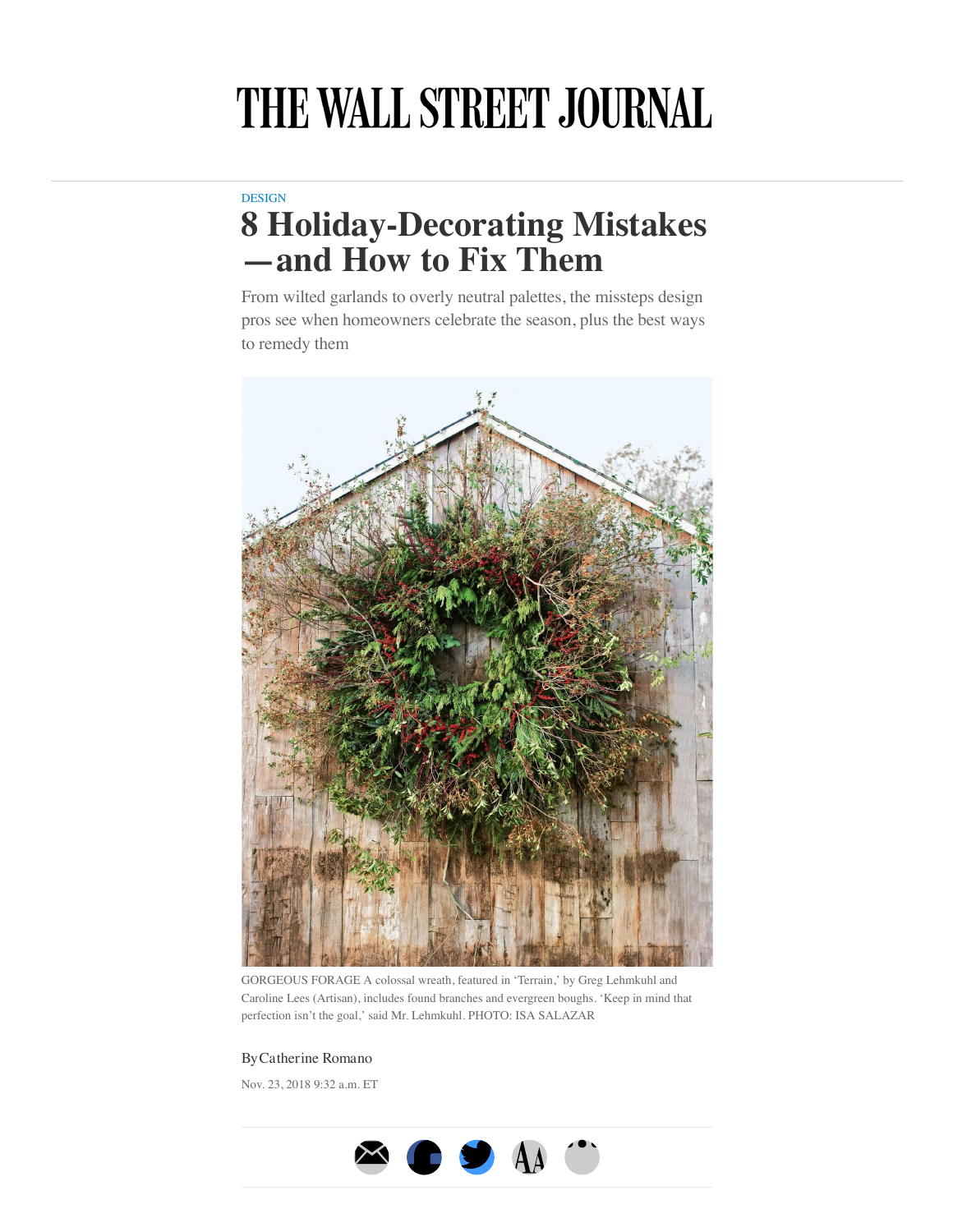DINING-TABLE CENTERPIECES that crowd out place settings, scented candles that trigger headaches, and robotic adherence to red-and-green color schemes even if they clash with your décor—these are some of the holidaydecorating gaffes that drive design pros crazy. But the experts we consulted didn't just spout Grinch-like criticism: For every complaint they lodged below, they offered a tasteful workaround.

UNBLANK SLATES: "I see clients fill their interiors with holiday décor before putting away their everyday decorative items," said New York designer Laurence Carr. "The result is overbearing."

THE FIX: "Guests feel invited into the heart of the home if you simplify the [scene] and punctuate it with meaningful holiday décor."

CLICHÉD HUES: "Traditional holiday color schemes—Christmas equals red, green and white, and Hanukkah means blue and white—are overused," said Kristen Ekeland of Chicago design firm Studio Gild. Fiona Leonard, a Darien, Conn., designer, pointed out that introducing red and green into some homes "creates a jarring, clashing effect."

THE FIX: "Gold and silver metallics, cozy whites, furs and neutrals or rustic patterns are all great alternatives," said Ms. Ekeland.

DESICCATED GREENS: "I often see fresh wreaths and garland not properly prepped," said Naples, Fla., designer Renée Gaddis. "In a short time they become dry and brittle."

THE FIX: "Soak garland and wreaths for 24 hours in a tub of water, drain and air dry," said Ms. Gaddis. "Once dry, spray them with plant preserver such as Wilt Pruf."

VISUAL CONGESTION: "With tinsel, glitter, bright colors and lights, I always feel that holiday décor can turn out disastrous without a little preplanning," said Boston interior decorator Taniya Nayak.

THE FIX: Set up vignettes around meaningful pieces, she suggested. "Give your displays a little breathing room between each set."